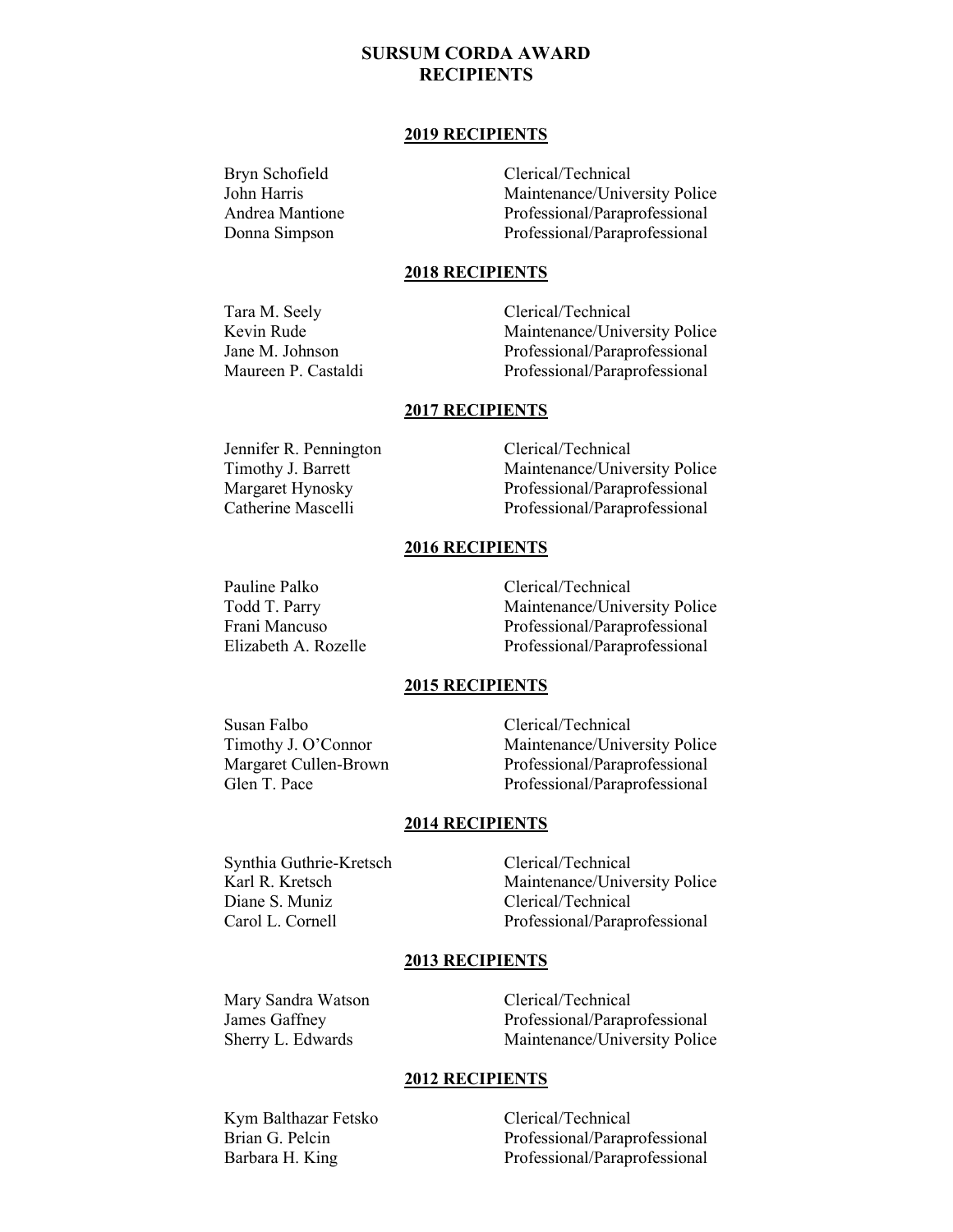#### **2011 RECIPIENTS**

Donna Rupp Clerical/Technical Gerianne Barber Professional/Paraprofessional David Wilson Professional/Paraprofessional Debra Cwalinski Maintenance/University Police

#### **2010 RECIPIENTS**

Nancy Gownley Clerical/Technical Paulette Karlavige Professional/Paraprofessional Thomas Yablonski Maintenance/University Police

## **2009 RECIPIENTS**

Bryant Benjamin Maintenance/University Police

## **2008 RECIPIENTS**

Mary Ann Maslar Clerical/Technical Vincent F. Merkel Professional/Paraprofessional William F. Hurst Maintenance/University Police

## **2007 RECIPIENTS**

Paulette M. Burton Clerical/Technical Barbara R. Wagner Professional/Paraprofessional<br>Kevin Grebeck Maintenance/University Police Maintenance/University Police

#### **2006 RECIPIENTS**

Karl Johns Clerical/Technical Bonnie Strohl Professional/Paraprofessional Eugene Kohut Maintenance/University Police

## **2005 RECIPIENTS**

Peggy Burke Clerical/Technical Cheryl Boga Professional/Paraprofessional Valentine Ghergo Maintenance/University Police

## **2004 RECIPIENTS**

Patricia Suhanick Clerical/Technical Susan Patten Professional/Paraprofessional Joseph Mariani Maintenance/University Police

## **2003 RECIPIENTS**

Mark Fischetti Clerical/Technical Patricia Vaccaro Professional/Paraprofessional